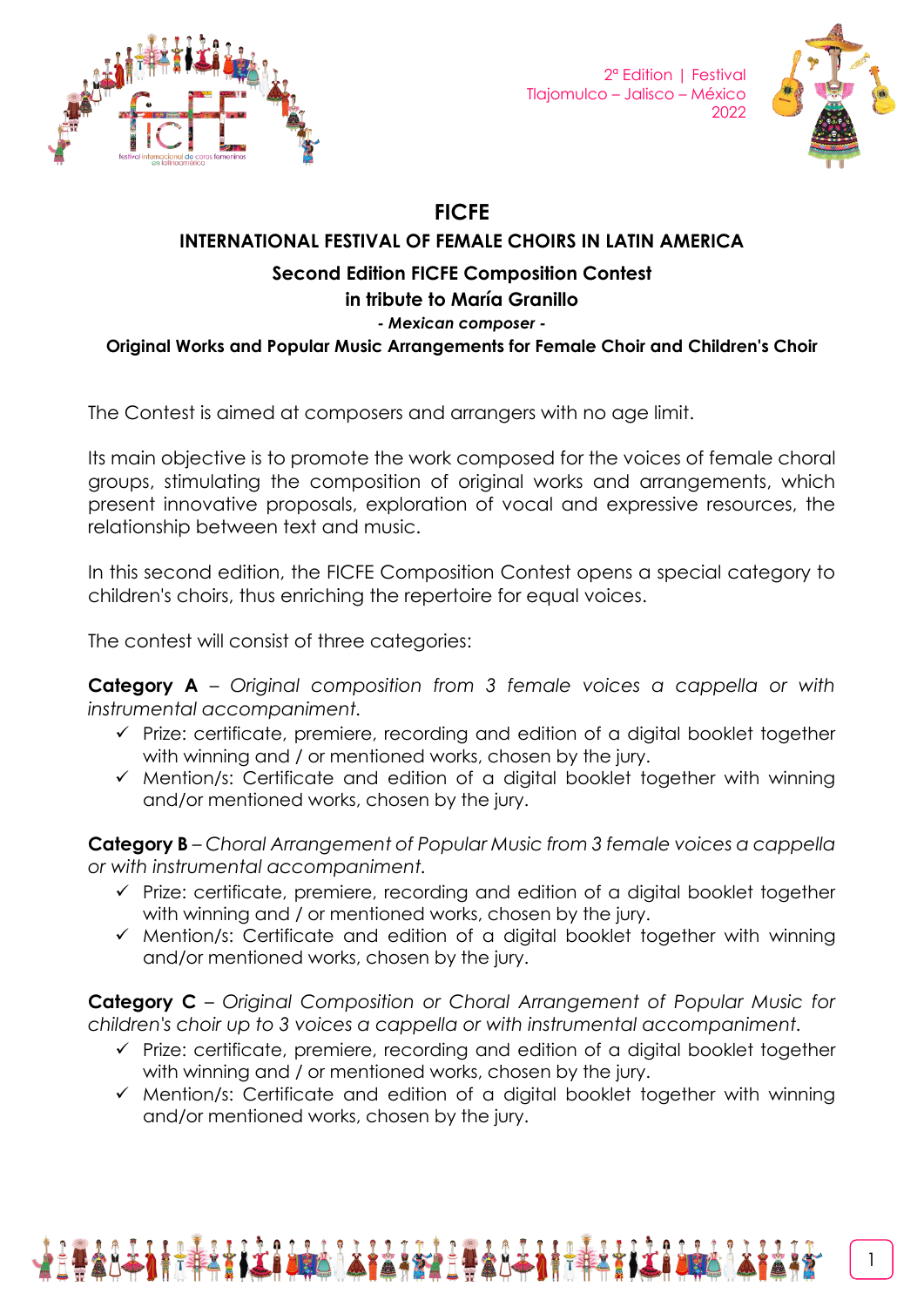

2ª Edition | Festival Tlajomulco – Jalisco – México 2022



### **REGISTRATION PROCESS**

The presentation of the work must be made via email to [ficfe.concurso@gmail.com,](mailto:ficfe.concurso@gmail.com) and the deadline for delivery will be **Wednesday June 30, 2021**.

Contestants must pay an amount of **USD 25** (twenty-five US dollars) for each work submitted. The registration payment can be paid through PayPal (enabling the possibility of paying in the equivalent value in any international currency). The registration fee is non-refundable. Participants who are music students at an institution will have, for each work they present, a **50% discount** on registration. To access this benefit, they must send a regular student certificate (valid at the time of enrollment) from the corresponding institution.

Each participant **must create a new email account under their pseudonym**. Contestants who wish to send more than one work must send an email from a different pseudonym and proof of payment for each work they submit.

The means of payment are the following:

Via PayPal having two options:

a) Those who have a PayPal account should write to **[ficfe.argentina@gmail.com](mailto:ficfe.argentina@gmail.com)** (please use a **real mail** –not the alias created for the contest–) to notify that you are going to sign in the Contest. Then you will pay by accessing the following link:

**PayPal**

[www.paypal.me/FICFE](http://www.paypal.me/FICFE)

b) Those who **do not** have a PayPal account will have to send an e-mail to **[ficfe.argentina@gmail.com](mailto:ficfe.argentina@gmail.com)** (please use a **real mail** –not the alias created for the contest–), requesting the link for payment.

# **CLARIFICATION**

Payments have to be done with **real personal information** of the competitors (personal e-mail, name, surname, ID/passport).

Payment accreditation and reception and organization of the material will be made by **people outside the jury**. The anonymity of each participant **will not be at risk***.*

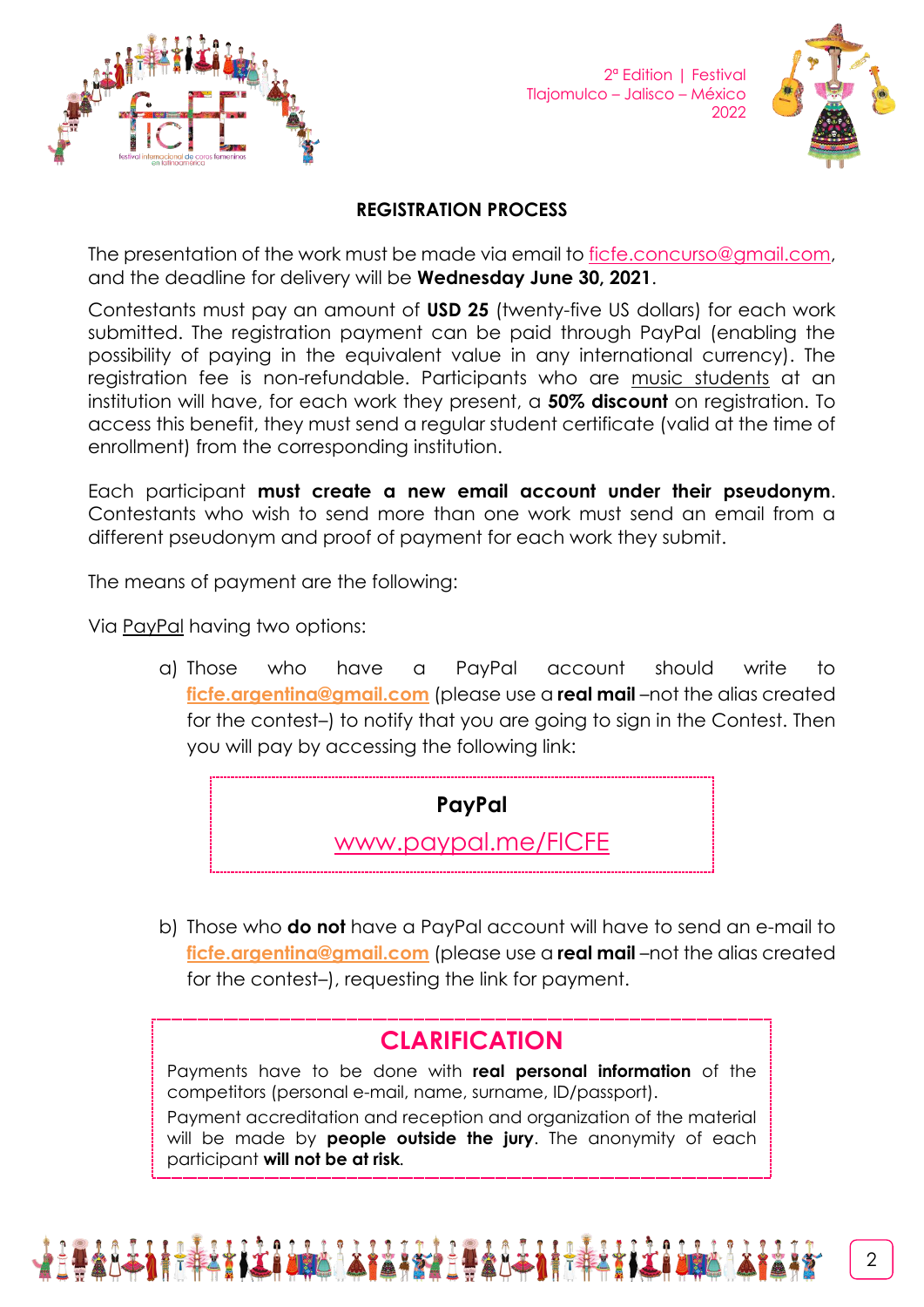



The FICFE organization must receive an email from the pseudonyms of the contestants with the subject: **"WORK - FICFE Composition Contest"** and in the body of the message: **Name of the work. Category to which it belongs (A, B or C)**. This email must contain 5 (five) attachments named:

"1. Proof of payment" or "1. Proof of payment and student ID/registration" (if applicable)

Proof of payment of the registration to the contest (detailed in point 2. of the section "For the contestants") and, if you are a music student, a copy of your student ID (valid at the time of registration), a letter from the relevant authority and / or a copy of the registration record of the corresponding institution. It can be sent in a JPG or PNG photo (clear and visible image) or in a PDF format.

"2. Work - pseudonym"

The work as an attachment in PDF format and written using a computer-based music writing program. They must present all their numbered pages and the total duration of the work. The first page of the score must contain the title of the work and the pseudonym of the composer.

"3. Personal data and declaration"

The following form with the personal data of the composer must be completed (by computer), printed and signed in handwriting. It must be added as an attachment in JPG or PNG format (clear and visible image) or in PDF format.

Registration form: Pseudonym: Name of the work: Category: Name and surname: City / Province / State / Country: Document number (ID / passport): Date of Birth: Phone number (with country code): Real or official Email: Summary of CV (up to 200 words):  $\checkmark$  I state that the work presented is original, unpublished, has not been awarded in any other competition, has not been composed by paid commission, has not been previously performed in a concert or public



event or broadcast by any means of dissemination.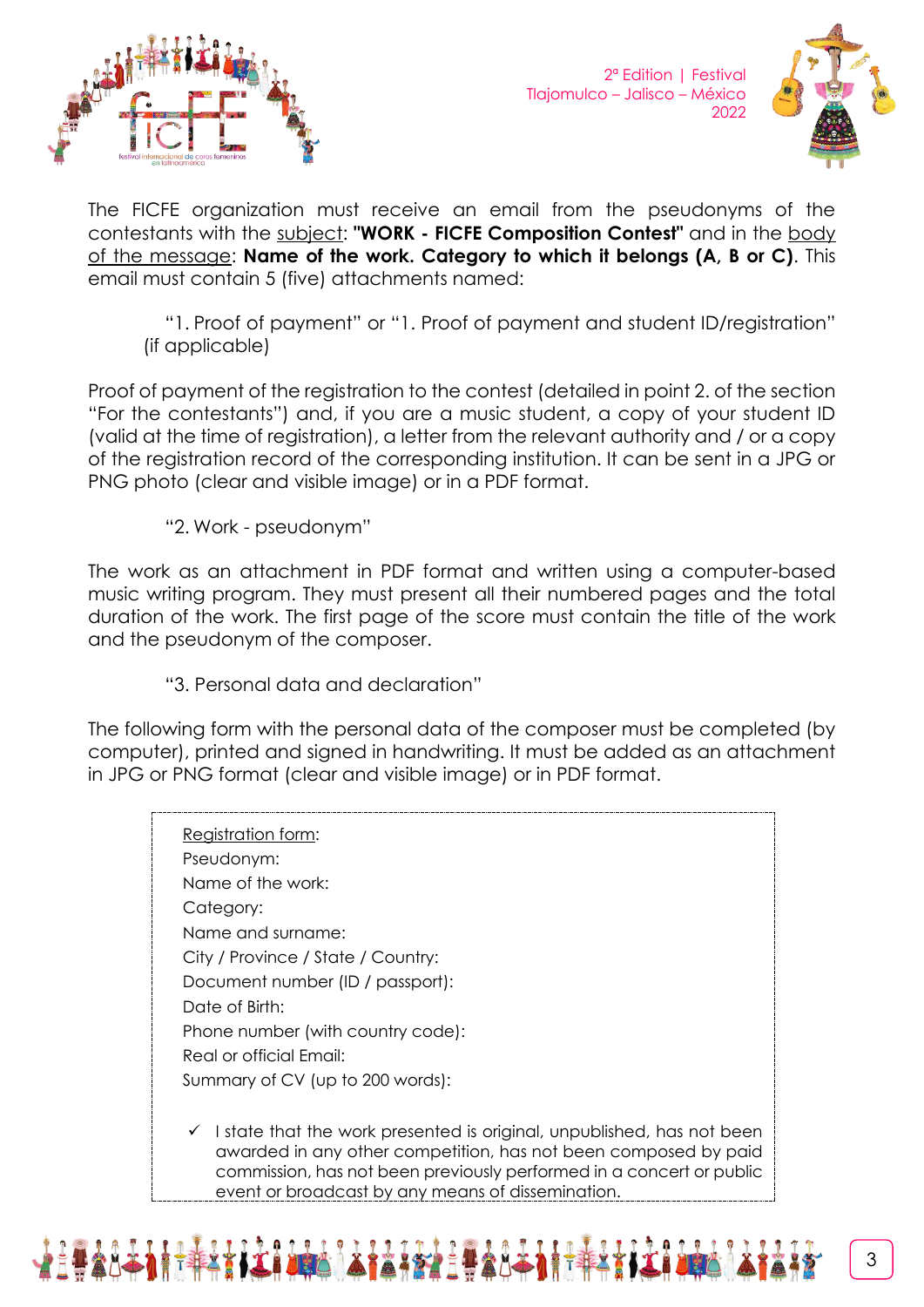



- $\checkmark$  I declare that FICFE has the right to all the work that is submitted to the contest.
- $\checkmark$  I guarantee the exemption to FICFE against eventual claims that any third parties may articulate.
- $\checkmark$  I accept the Terms and Conditions. [The simple presentation to the contest implies, on the part of the participants, the knowledge and acceptance of the terms established.]

Signature:

Signature of your mother / father or guardian: (Si el participante es menor de 18 años)

(Copiar, completar, imprimir, firmar, escanear, enviar)

"4. Passport"

You must attach a scanned image in JPG, PNG or PDF format, of your passport.

"5. Work"

A second copy of the work will be attached to this email containing the title of the work and **real name** of the composer on the first page of the score.

FICFE requests that the file of FINALE or SIBELIUS be sent for later editing, in case of being awarded [read section On the Awards] and the audio in MIDI format.

# **IMPORTANT**

*The reception and organization of the material will be in charge of people completely unrelated to the jury, with whom the anonymity of each participant will not run any risk.*

*Contestants who want to send more than one work must send an email from a different pseudonym including proof of payment, complete form and declaration signed by each of them, as explained in "About the Presentation".*

*Works that are sent without proof of payment of the registration will be rejected.*

*The participants in the contest will receive an email from the organization, confirming the receipt of the material.*

The jury is made up of recognized figures of international trajectory:

✓ María Felicia Pérez (Choir Conductor, La Habana, Cuba)

- ✓ Natalia Solomonoff (Composer, Santa Fe, Argentina)
- ✓ Eva Ugalde (Composer and Choir Conductor, País Vasco, Spain)
- ✓ Mónica O'Reilly (Composer and Choir Conductor, La Habana, Cuba)
- ✓ Diana Syrse (Composer, México City, México)